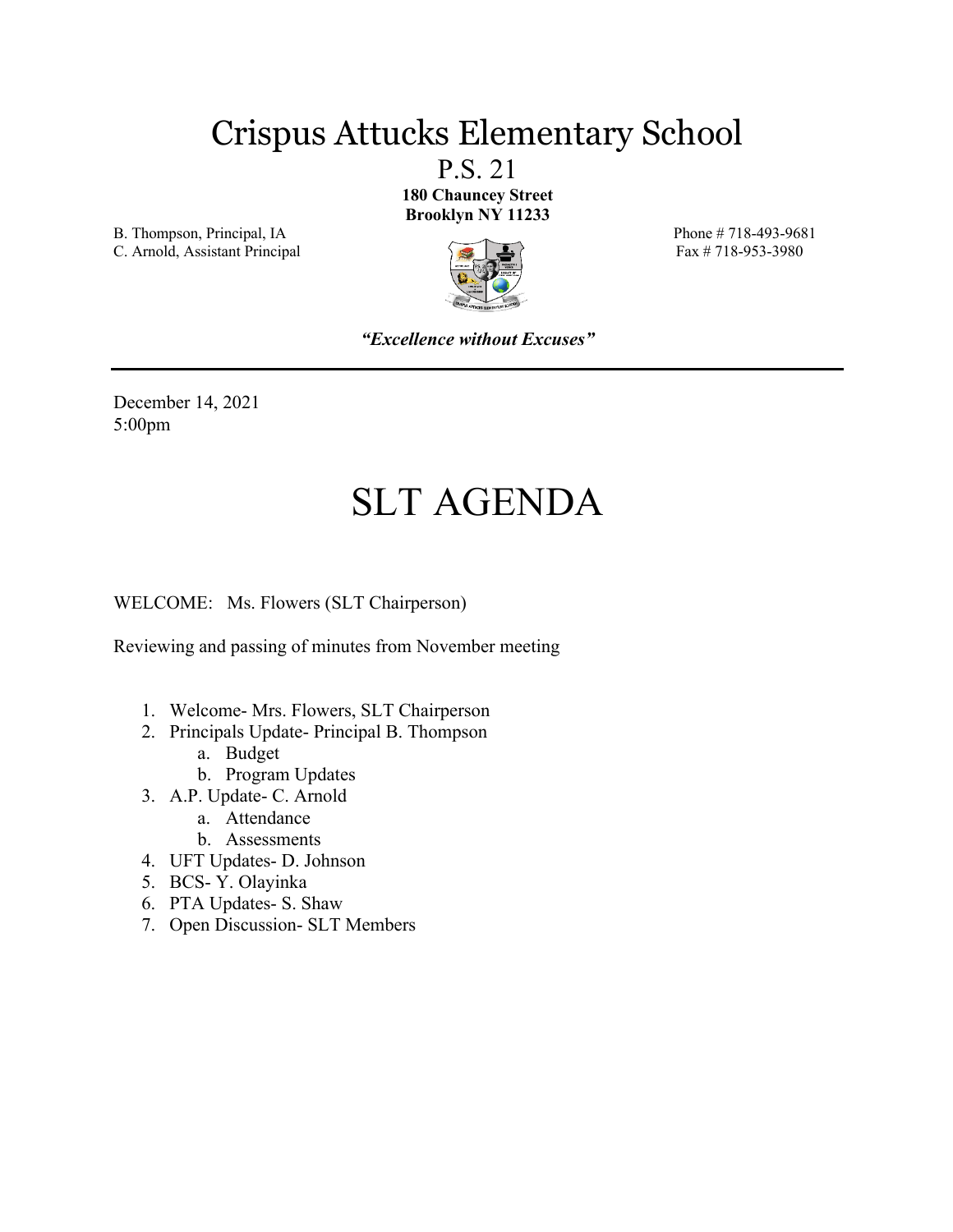## PS 21 SLT Meeting December 14, 2021

**Meeting called by:** M. Flowers (SLT Chairperson)

**Facilitator:** M. Flowers

**Attendees:** *M. Flowers* (SLT Chair); *B. Thompson* (Principal, IA); *C. Arnold* (Assistant Principal); *S. Shaw* (PTA President); *N. Campbell* (Parent SLT member); *C. Morgan* (Parent SLT member); *D. O'Bryant* (Teacher); *K. Welch* (Parent Coordinator; *D. Johnson* (UFT Representative); *Y. Olayinka* (BCS Director); *A. Vivar* (BCS Representative); *L. Durant-Fletcher* (Family Associate, SAT.)

**Please read:** SLT Meeting Agenda

#### *Minutes*

Mrs. Flowers called the meeting to order at 5:09 pm. In reviewing the minutes from the previous meeting, Mrs. Flowers identified an error regarding the Covid Pop-up vaccination time. Ms. Johnson motioned to accept the minutes; Mrs. Campbell seconded the motion. The SLT passed the minutes, and Mrs. Flowers directed the team to the agenda. Because of a time, conflict, the P.T.A. update was moved to the first item on the agenda.

#### ü **PTA Update** (*PTA President, S. Shaw)*

#### o *Fundraising-*

- PTA fundraisers have been paused due to the holiday season. Fundraising activities will resume upon the student's return in January 2022.
- *Senior Activities* the PTA hosting an end-of-the-year trip for graduating seniors. students and designated staff will visit Six Flags of America (New Jersey) and the African American Museum (Washington DC). If tickets are unavailable for the African American museum, a trip to the National Mall (Washington DC) will be scheduled. This is an overnight trip and students must be vaccinated to attend.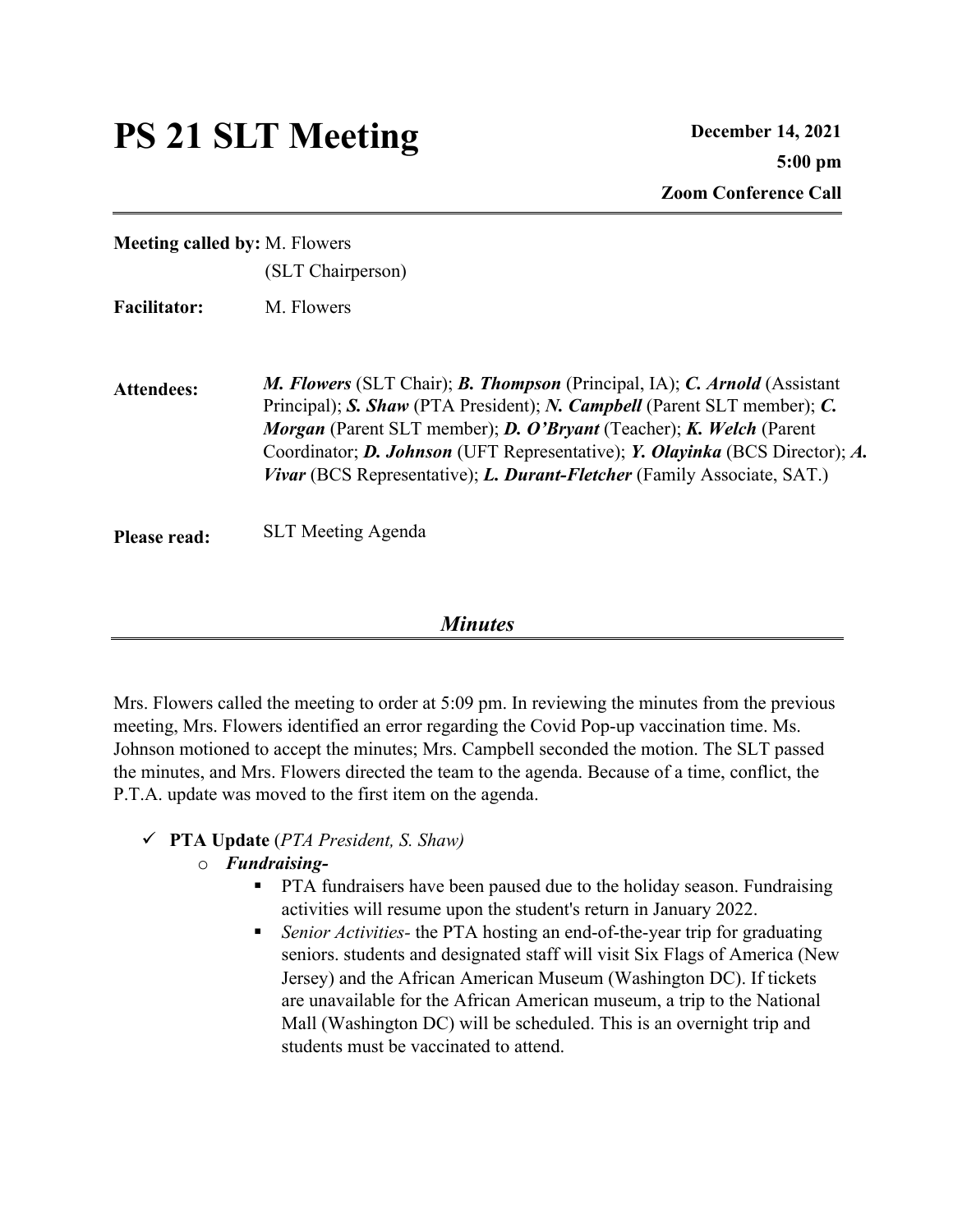- *End of the Year* the PTA is also planning end-of-the-school-year trips for 3rd and 4th-grade students. The trips will be instruction based such as a visit to the Underground Railroad in Pennsylvania. The PTA is hosting their annual end-of-the-year trip to Dorney Park on June 11th, 2022.
- *Clothing Drive/Picture Day* The school donated 125 bags for the clothing drive and received a check for \$200. The profit from picture day is not yet known- the P.T.A. is waiting for correspondence from Irving Simon photographers.
- § *School Store-* Mrs. Brown-Hall has selected students to run the school store during the second and third lunch periods.
- o *Questions/Comments-*
	- Mrs. Morgan asked if students were going to take another set of pictures. Mrs. Shaw replied that students take pictures twice a year, in the fall and the spring.
- ü **Middle School** *\*addendum (SLT Chairperson, M. Flowers)*
	- o The middle school application process will begin the week of January 10th, 2022, and close the week of February 28. The middle school selection and application submittal process are entirely online. Parents will receive a PIN for their child(ren). Mrs. Flowers will host a morning and evening meeting with parents to create accounts for their child in the computer lab. In preparation for the application process, Mrs. Flowers has begun sending out notices for middle school open houses.
	- o *Questions/Comments-*
		- § Mrs. Arnold inquired about the middle school materials. Mrs. Flowers informed her that no materials have come to the school, only a booklet which lists middle schools in the entire city.
- ü **Principal's Update** *(Principal, IA, B. Thompson)*
	- o *Mrs. Welch, Parent Coordinator-* PS21 will hold virtual open house tours for 3K, Pre-K, and Kindergarten. Fully vaccinated parents that pass a health screening are allowed to visit the school for in-person tours on Fridays from 9:00 AM to 11:00 AM.

The school received letters for distribution from Chantelle Jordan, Director of Early Childhood D16, regarding an *NYC Initiative Kindergarten Savings Plan*. This is a \$100 savings plan for kindergarten students. Students will not qualify for the program if their parent opts out. D16 will hold a meeting with parents to further discuss the program.

o *Budget/Program Updates-* School programming drives our budget. The school has conducted multiple screeners including *Acadiance,* for students in grades Kindergarten through 2nd grade. The screener is helping the school to identify students that are in need. Many students require intervention-the students need solid instruction. Our strategy for Kindergarten through 2nd grade has a heavy focus on phonics. On December 4th 30 staff members were trained and the *Spire* programming. We will utilize this training to close the gap for students.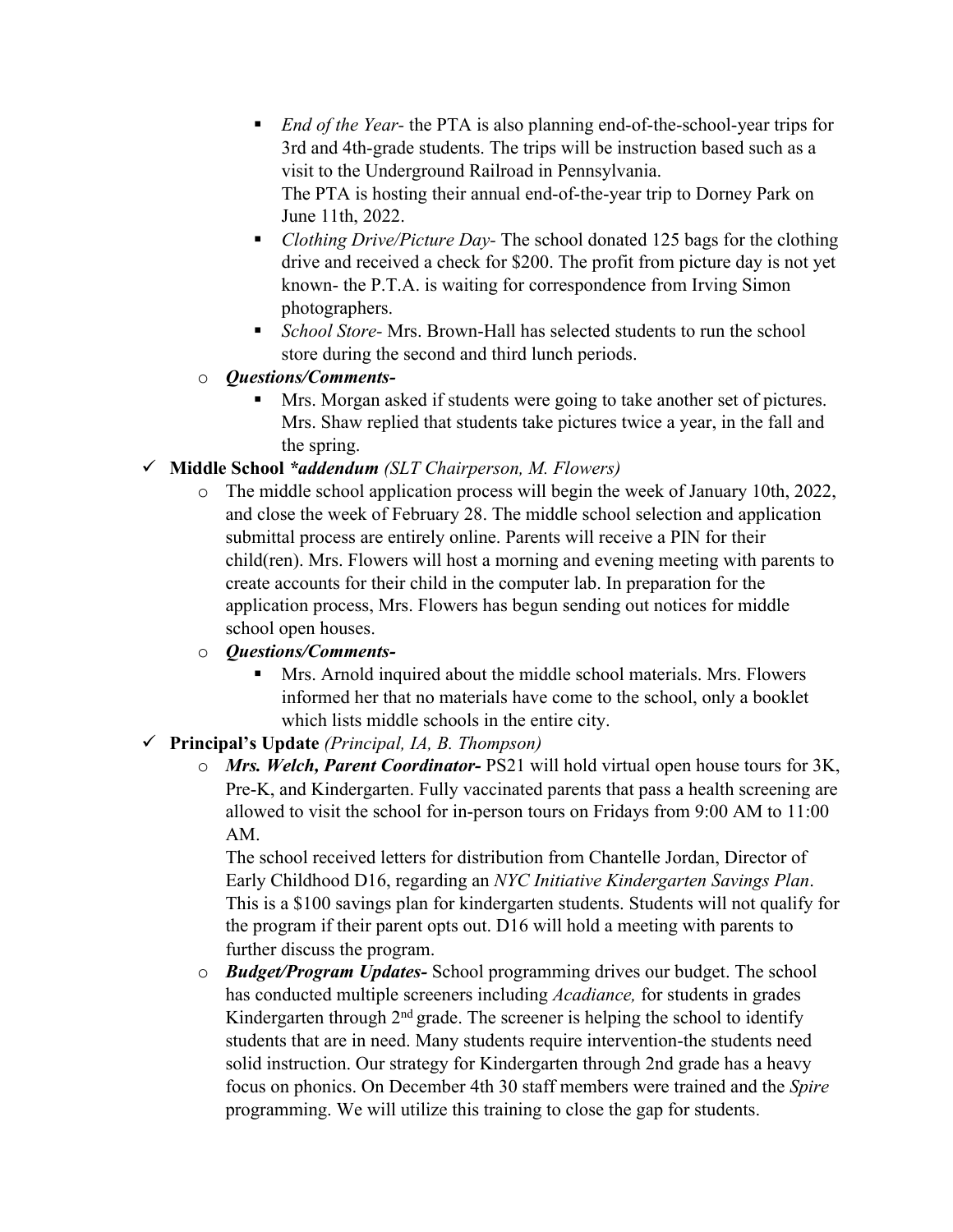- § *Academic Recovery-* The school received \$45,000 for 97 students. Academic Recovery began on December 7th and currently, 46 students are participating. The school is working on the option for students to also receive related services during Academic Recovery.
- § *General Education Intervention Programs-* Academic intervention support for general education students will begin the first week of January it will also take place on Tuesdays and Thursdays. Additionally beginning in the same week Saturday school will be provided for students and grades 3 through 5. The school is thinking of programs for 3K through Kindergarten students that are Arts and STEM-focused. Programs will be offered after school, during school, and/or on weekends. Parents should be aware that the city is mandating vaccine requirements for students for all after-school programs.
- *Current Programs, C. Arnold* Enrichment programs are offered to students two times per week-Mondays and Wednesdays. These programs include violin, guitar, piano, performing arts, track, basketball, and *Young Men of Character*. On Tuesdays and Thursday's students are engaged in academic after-school programs. 3K and Pre-K students participate and Spanish lessons with *Bilingual Birdies* during class. In the spring semester, 2nd-grade students will begin Spanish lessons. The school's Wellness team is thinking of creating a food pantry. We will follow up on this program in the next meeting.
- o *Facility Challenges-* The gymnasium issue is being repaired after the Christmas break and will require evening work.
- o *Questions/Comments-*
	- § Mrs. Morgan ask if parents could deposit money into their student's Kindergarten savings account or will the funds grow in the account. Principal Thompson responded that the savings accounts are connected to the NYS 529 and businesses will be asked to donate money to student's accounts.
	- Mrs. Campbell inquired if her child could have multiple or accounts or if the savings accounts are merged. Principal Thompson answer that students can have multiple accounts.
	- **Mrs. Flowers asked if all enrichment after-school program slots are filled.** Principal Thompson stated that both piano and violin or filled, and there is limited space in guitar. He added that he noticed most of the enrichment programs were skewed toward female students in participation. Principal Thompson would like upcoming programs to move toward a male mindset and body-centered activities. Mrs. Flowers suggested music production classes and robotics. Ms. O'Bryant added that photography would also be a good program.
- ü **Assistant Principal's Update** *(Assistant Principal, C. Arnold)*
	- o *Attendance-* Currently there are 494 students enrolled at PS21. Our year-to-date average is 90%-we are meeting the bar set by D16. The school attendance average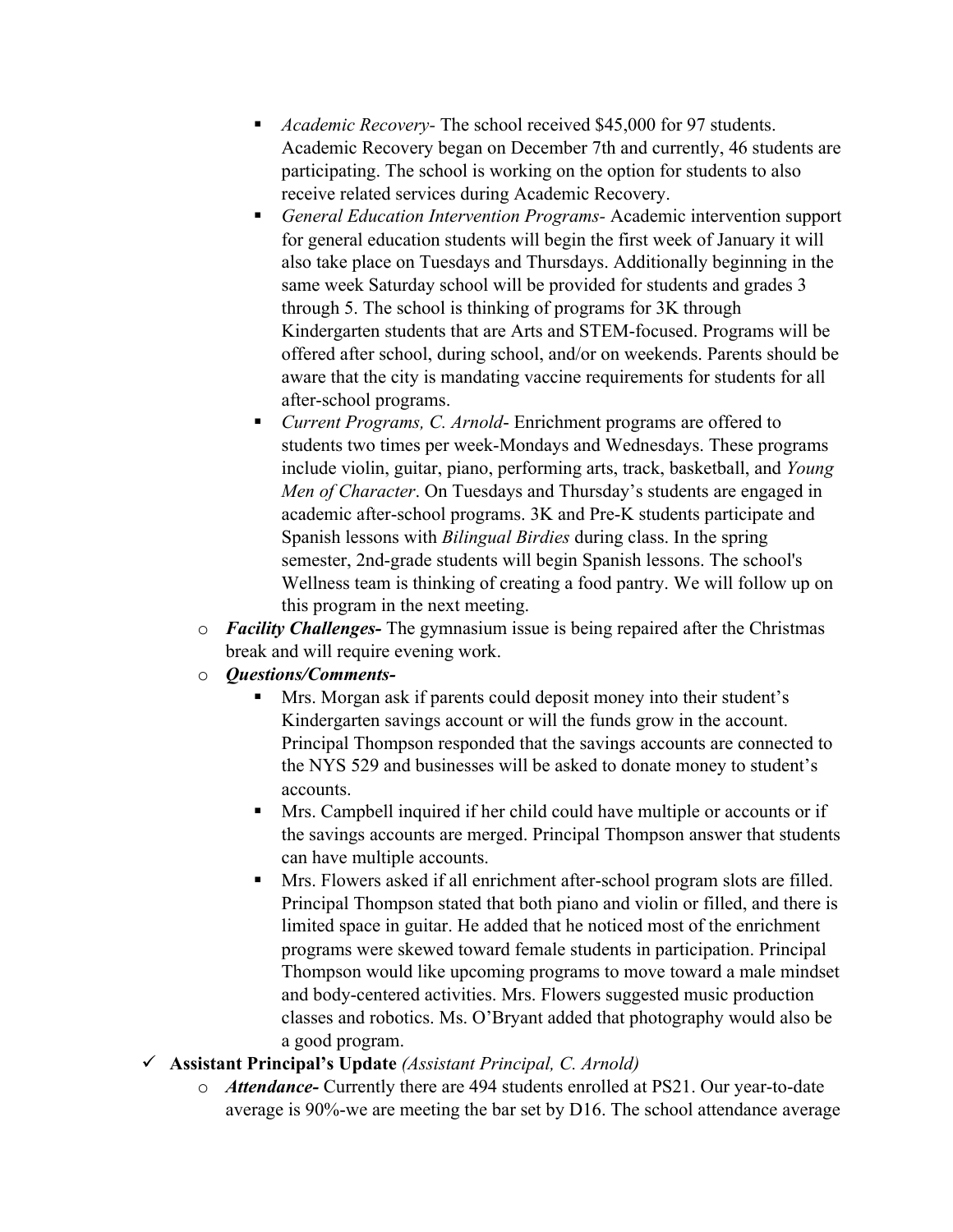target is 95%. 2% of our students are identified as chronically absent, the issues are being resolved by the school's attendance team. 162 students (35%) are at risk for chronic absenteeism meaning there they have been absent at least 10% of the school days this year. This average is above the cities. To target specific cases each member of the team has been designated a particular grade level four parent outreach. To encourage student attendance calls to families will be made between 9:00 and 9:30 AM which will allow the student time to come to school even if they are late. The attendance team is working diligently to reduce the percentages. Incentives being offered to increase attendance are daily PA announcements for a classroom with 100% attendance; ribbons for monthly student 100% attendance; and classroom banners for classes with the highest monthly attendance average. Students with more than three lateness will not receive a ribbon for 100% attendance.

#### o *Assessments-*

- *B.O.Y.*-This week principal Thompson and his team created Math and ELA benchmark assessments for students in grades 3 through 5. The administration of the benchmarks began today.
- *M.O.Y* Students and kindergarten through 2nd grade will be assessed through *Acadiance*. 3rd through 5th-grade students will take the MAP growth assessment.
- *E.O.Y.* Performance tasks will be used for assessment.
- o *Questions/Comments-*
	- Ms. Olayinka offers to host a DYCD COVID safe attendance party as an incentive for the school. Mrs. Arnold said that the team had already met and discussed that monthly parties would be too much, the team will host quarterly parties.
	- Mrs. Morgan asked if a student's absence included a doctor's note would be counted against the student's attendance. Mrs. Arnold replied yes however the absence will be coded as excused in ATS.
	- § Mrs. Morgan wanted clarification on how the questions were derived for the B.O.Y. assessment for 3rd to 5th-grade students. principal Thompson responded that the questions came from a mixture of various sources. He added that he also pulled concepts that teachers say they taught.
- ü **UFT Update** *(UFT Representative, D. Johnson)*
	- o After speaking with Mrs. Welch, Ms. Johnson investigated the Dial-A-Teacher program for parents. She will host a virtual parent meeting to give more information about the program and how it can benefit students. Mrs. Welch will send notices via *Constant Contact*.
	- o There are no recent UFT updates to be reported at this time. The City Council has begun talks to push smaller classroom sizes.
	- o *Questions/Comments-*
		- Mrs. Flowers inquired about vaccine updates for students. Ms. Johnson replied that there is no update on mandating Vaccinations for children in New York City public schools.